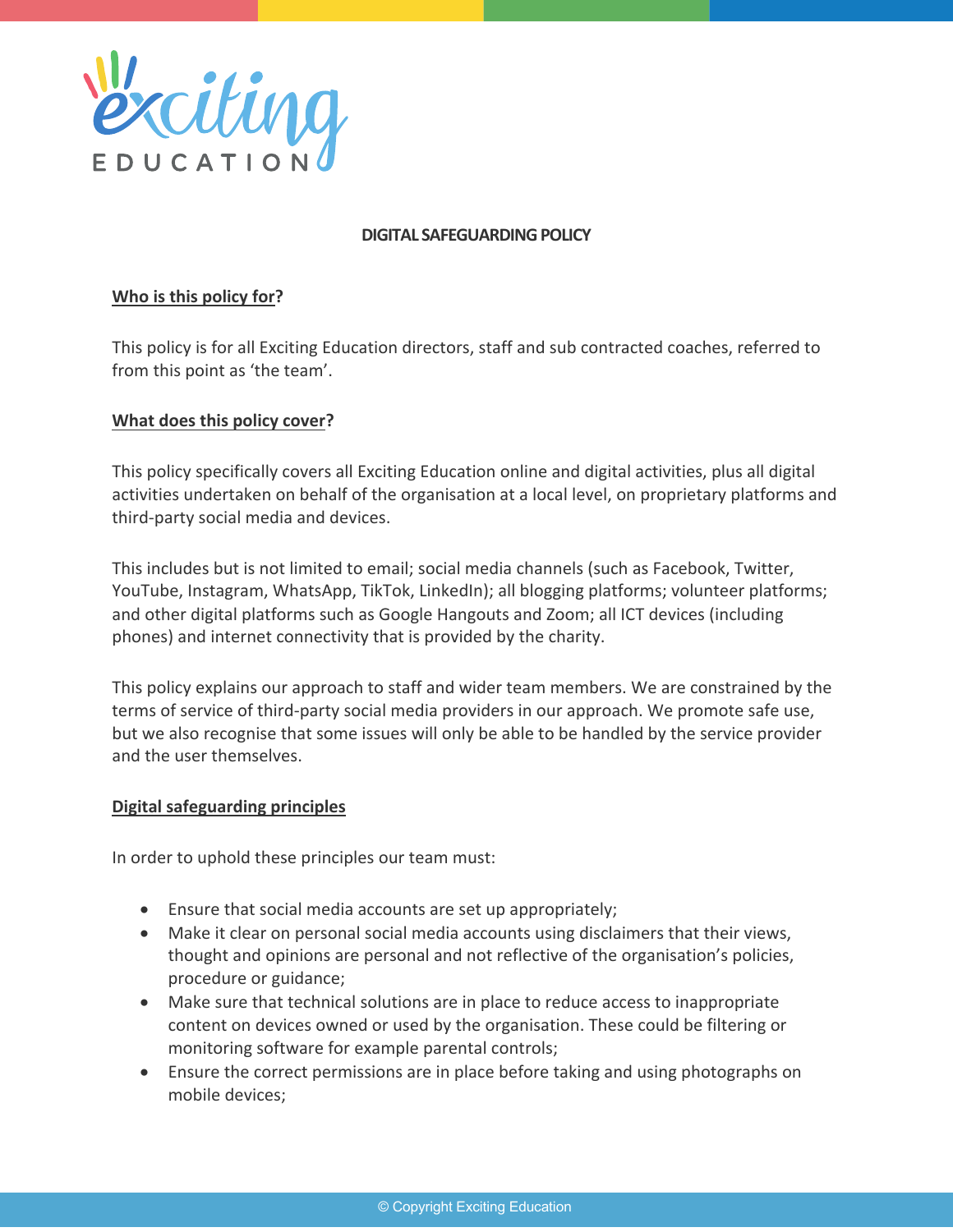

- Delete pictures after the event and in accordance with our privacy policy;
- Make sure that they have parental permissions before contacting any child/young member under 14 years of age, even if they have contacted you first;
- Make every effort to ensure that our team understand why and how they must use social media responsibly and safely using the appropriate privacy settings;
- We recognise that digital safeguarding is an important part of all our work, and we are committed to always delivering best practice;

We will:

- Ensure our projects, activities, programmes and campaigns support all of our team to stay safe online;
- Use best practice digital safeguarding for technical solutions, processes and procedures;
- Take best practice action when a digital safeguarding incident occurs;
- Support and train all of our team in digital safeguarding.
- Have appropriate links with key organisations to raise awareness and refer and report incidents;
- Risk-assess all projects, initiatives, programmes, activities, services and campaigns to make sure appropriate digital safeguards are in place.

## **Who is responsible for digital safeguarding?**

Our Designated Safeguarding Officer (DSO) will be responsible for digital safeguarding. When an incident happens or a team member raises an issue at an online meeting, we will deal with it the same way as other safeguarding incidents.

Exciting Education is committed to the protection of all of our team and will only share information with other agencies where there are significant concerns, or a potential crime has been committed.

#### **What do we mean by digital safeguarding?**

Digital safeguarding means: 'the protection from harm in the online environment through the implementation of effective technical solutions, advice and support and procedures for managing incidents'. Exciting Education is committed to the safeguarding and protection of all of our wider team and users of our digital services and social media channels, and we apply the same safeguarding principles to activities whether they are offline or online.

This means protecting our team from online harms such as: